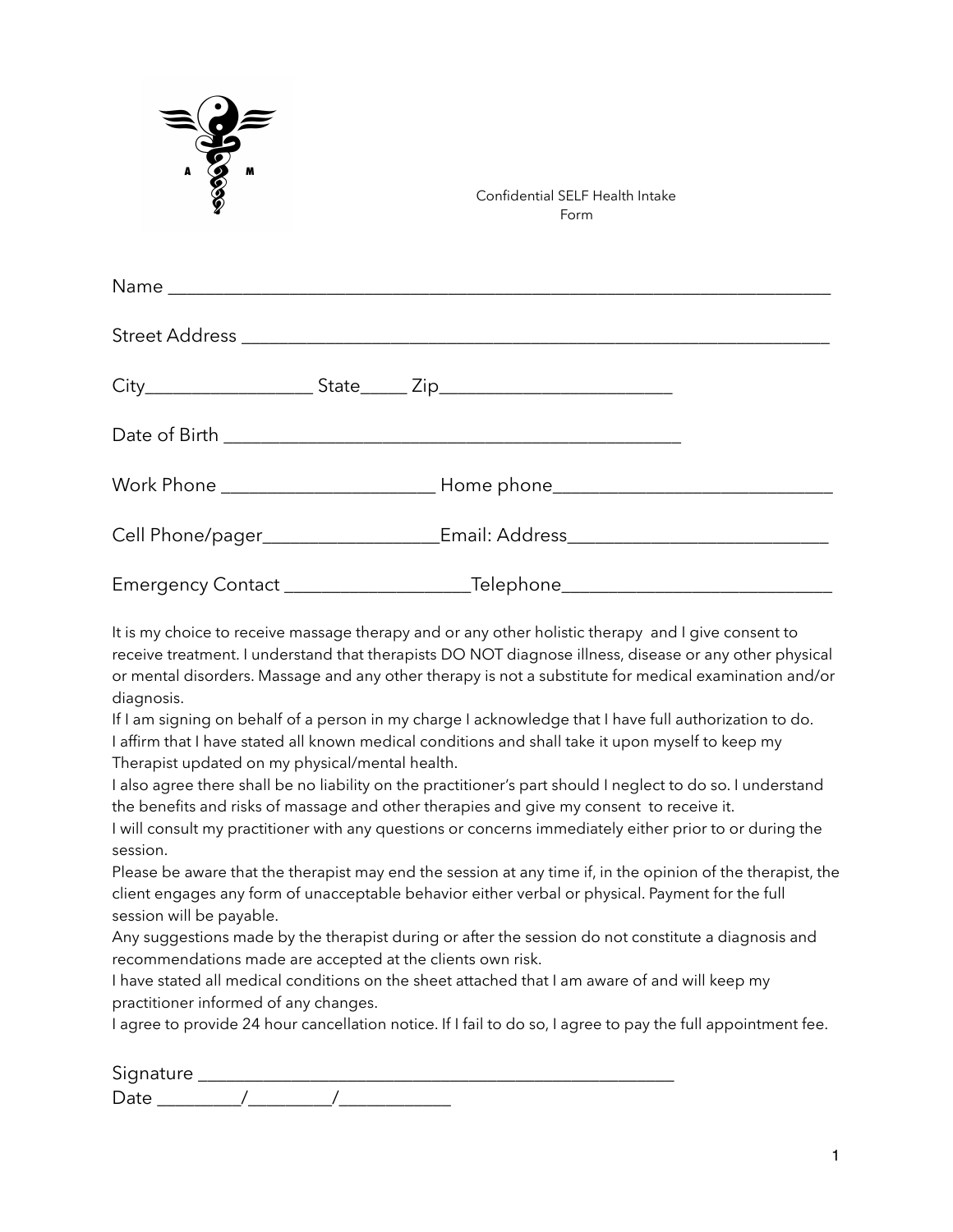## Medical History and Information

Check any or all that apply to your present health: Give a brief description:

| headaches               |
|-------------------------|
| $\blacksquare$          |
| chronic pain            |
|                         |
| varicose veins          |
|                         |
| vision problems         |
|                         |
| muscle or joint pain    |
|                         |
| blood clots             |
|                         |
| sinus problems          |
|                         |
| numbness/tingling       |
|                         |
| high/low blood pressure |
|                         |
| jaw pain/teeth grinding |
|                         |
| sprains/strains         |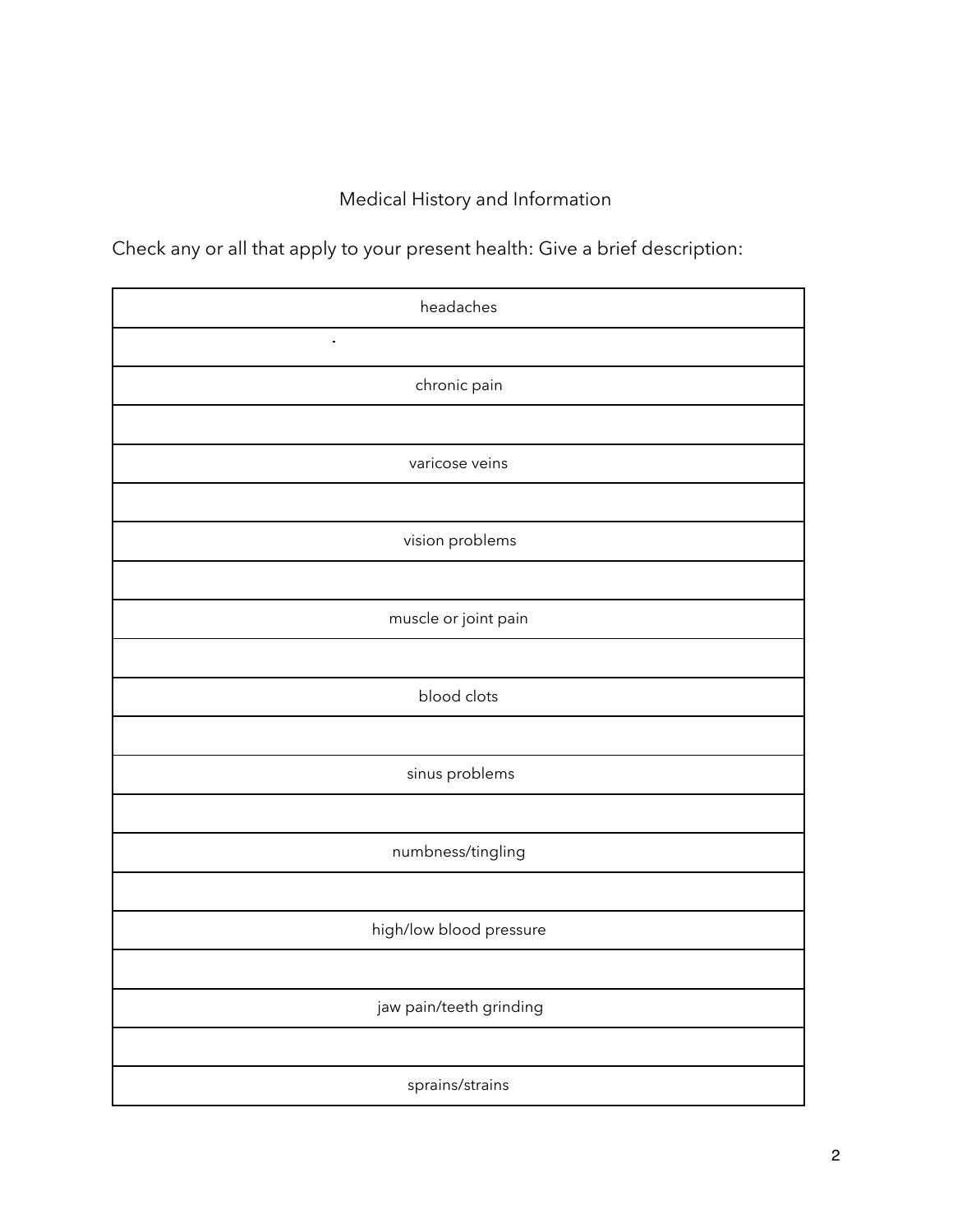| diabetes           |
|--------------------|
|                    |
| fatigue            |
|                    |
| scoliosis          |
|                    |
| cancer/tumors      |
|                    |
| depression         |
|                    |
| arthritis          |
|                    |
| infectious disease |
|                    |
| sleep difficulties |
|                    |
| tendonitis         |
|                    |
| skin problems      |
|                    |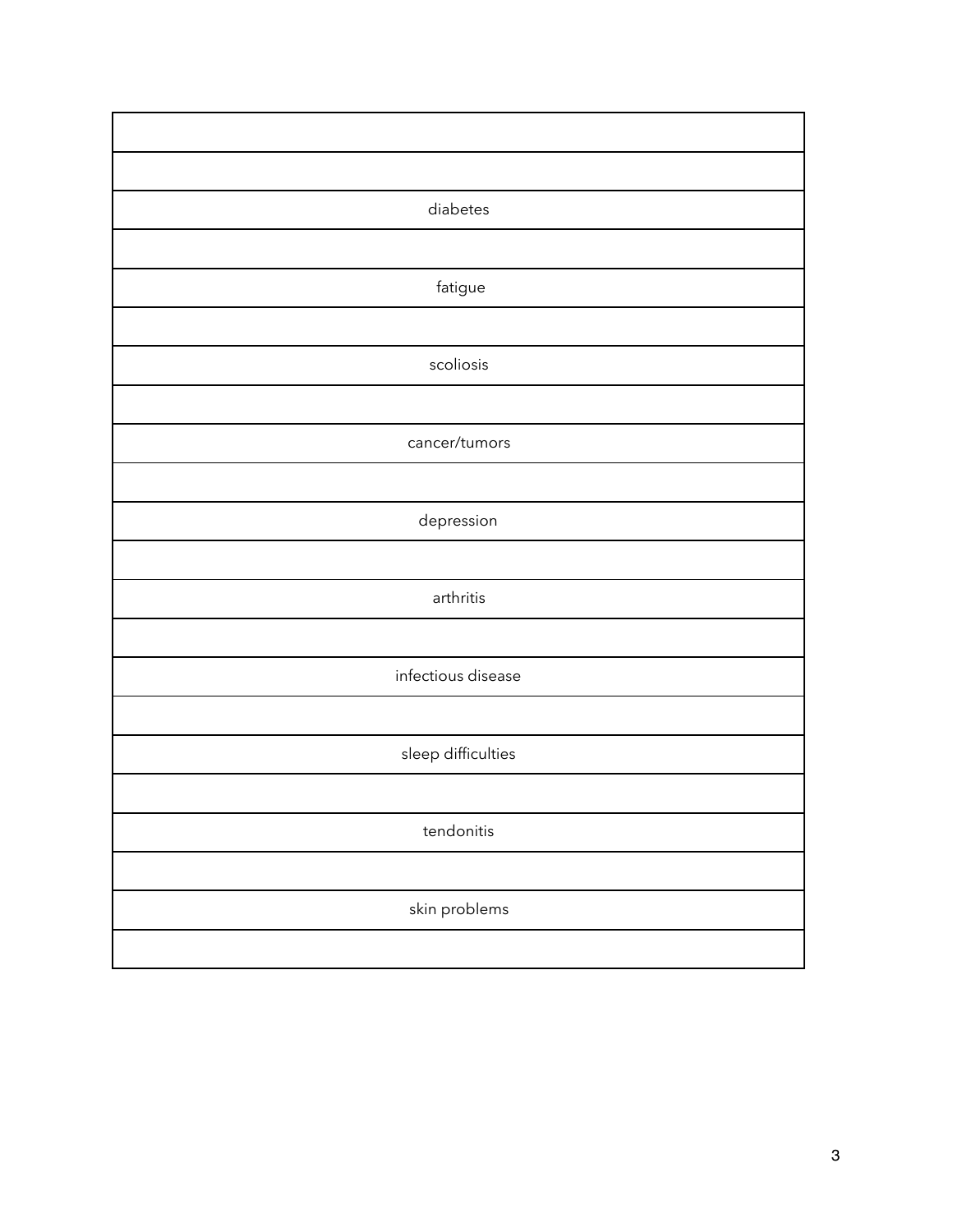| History of Childhood Diseases (list only those you feel relevant)                                                            |
|------------------------------------------------------------------------------------------------------------------------------|
|                                                                                                                              |
| Women only:                                                                                                                  |
| Pregnant_________ Painful menstruation___________ endometriosis_________________                                             |
| Men only:                                                                                                                    |
| Prostrate problems________________________Erectile Dysfunction__________________                                             |
| List all medications/herbs/vitamins and dosage:                                                                              |
|                                                                                                                              |
| ,我们也不会有什么。""我们的人,我们也不会有什么?""我们的人,我们也不会有什么?""我们的人,我们也不会有什么?""我们的人,我们也不会有什么?""我们的人                                             |
| List physical activities you participate in                                                                                  |
| Describe the events of any relevant injury or accident:                                                                      |
|                                                                                                                              |
| List previous major injuries/surgeries (10 Years)                                                                            |
|                                                                                                                              |
| What other treatments are you receiving and by whom (acupuncture, physical<br>therapy, chiropractic, naturopathic, Massage): |